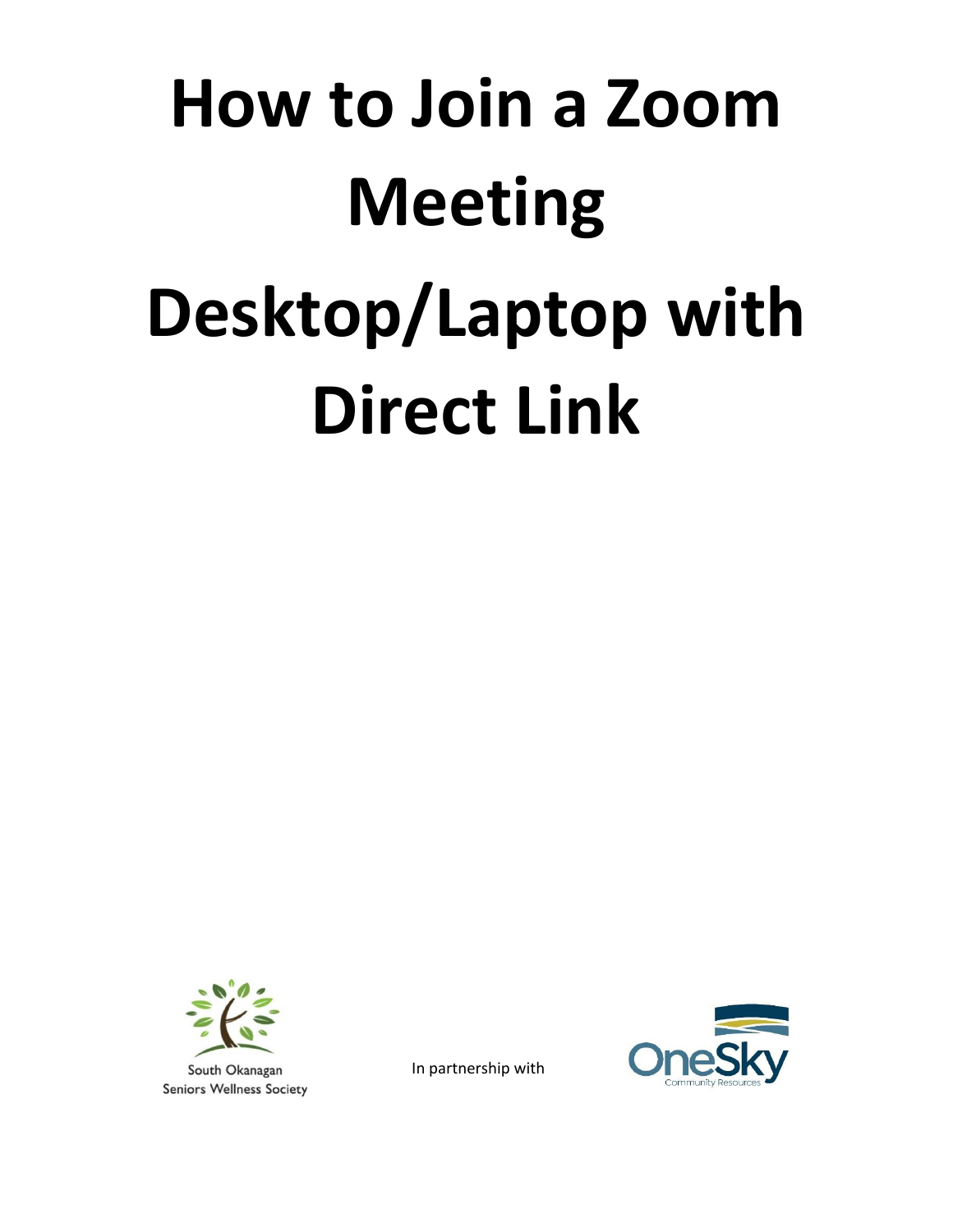#### Instructions for Joining a Zoom Meeting

#### Desktop/Laptop **with Zoom Downloaded**

**Step 1:** Open your email program, then, open the email that has the Zoom meeting information

**Step 2:** Click on the link in the email

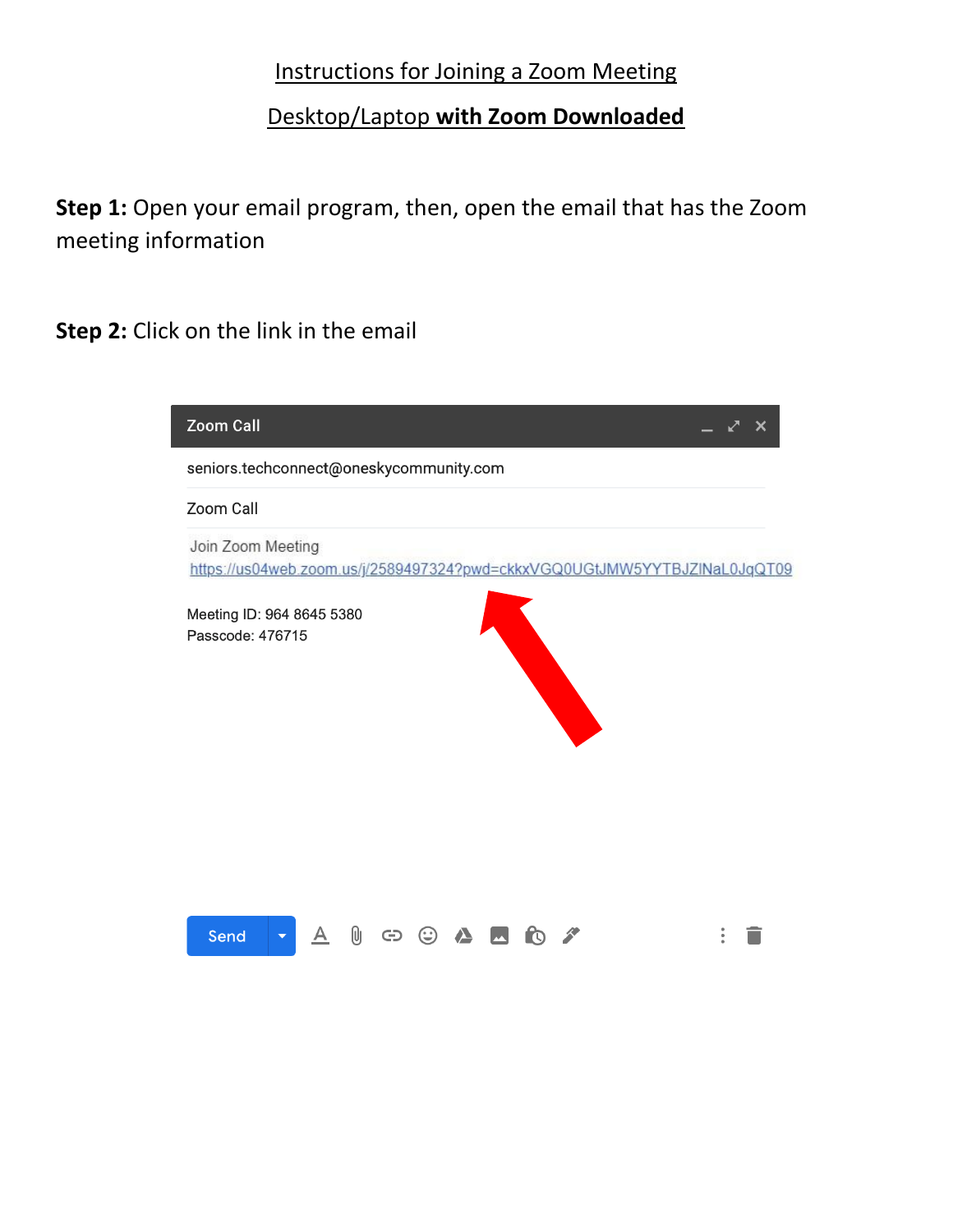#### **Step 3:** A new screen will open – click on "Open Zoom Meetings"



**Step 4:** If the meeting hasn't started yet (i.e. you are a bit early), you will need to wait until the host starts it. You do not need to do anything at this point – just leave the "waiting room" screen up.

**Step 5:** Once the meeting starts a screen may pop up asking if you would like to join using the computer audio.

Click "**Join with computer audio**"

## **And you're in!**

*Other controls to be aware of once you are in the meeting…*